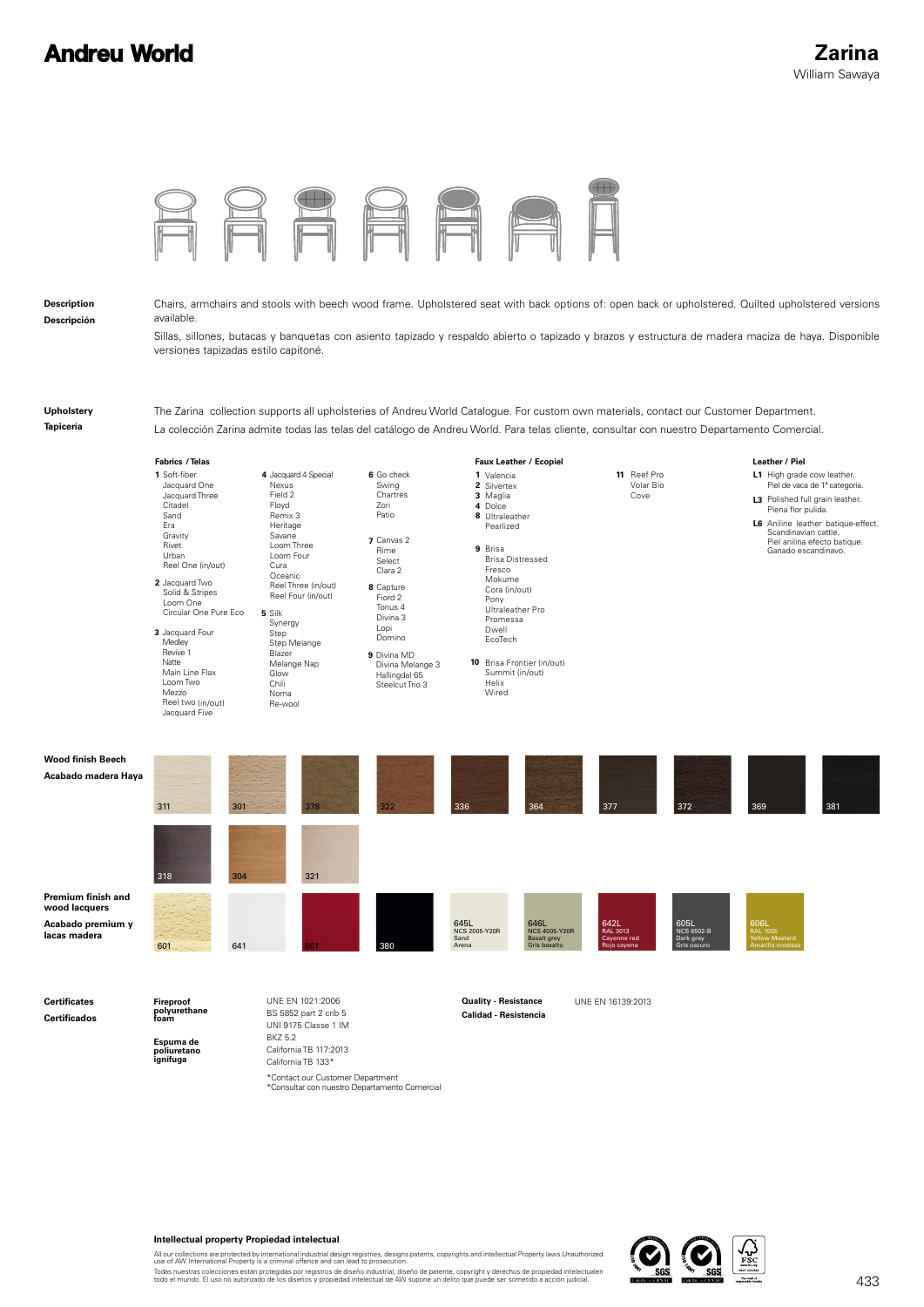## **Andreu World Zarina SI1707** Chair with upholstered seat, open backrest and solid 15,25 Ft COM yards **COL** beech wood frame. per unit sq.ft **1** 38 lbs 21.50 21.25 Silla con asiento tapizado, respaldo abierto y estructura 1 units 0.65  $h \times 2$ de madera maciza de haya. 11 0.35 10 units or more 33.00 COM COL 1 2 3 4 5 6 7 8 9 10 11 L1 L2 L3 L6 948 951 953 972 976 983 988 999 1,003 1,008 1,018 1,025 1,034 1,034 1,063 1,091 1,170 Matte lacquered and premium upcharge Incremento por lacado mate y premium 123 Bright lacquered upcharge Incremento por lacado brillo 181 600 800 **SI1708** Chair with upholstered seat and backrest and solid beech 12,25 Ft COM yards C<sub>OL</sub> wood frame. Optional capitone upholstered. per unit sq.ft  $40$  lbs 21.25 21.50 Silla con asiento y respaldo tapizado y estructura de ma-1 units 0.9  $h \times 2$ dera maciza de haya. Opción de tapizado capitoné. 19 10 units or more 0.8 13.00 COM COL 1 2 3 4 5 6 7 8 9 10 11 L1 L2 L3 L6 1,042 1,056 1,067 1,093 1,107 1,121 1,139 1,157 1,171 1,190 1,207 1,224 1,245 1,245 1,321 1,388 1,717 Capitone upholstered upcharge (Seat and back) Incremento por Matte lacquered and premium upcharge Incremento por lacado mate y premium 123 Bright lacquered upcharge SERIE SERIE 600 800 Incremento por lacado brillo 181 tapizado capitoné (Asiento y respaldo 110 **SO1710** Armchair with upholstered seat, open backrest and solid 9,75 Ft COL COM yards per unit beech wood frame. sq.ft  $20$  lbs 21.50 21.25 Sillón con asiento tapizado, respaldo abierto y estructura 0.65 1 units  $h \times 1$ de madera maciza de haya. 11 10 units or more 0.35 COM COL 1 2 3 4 5 6 7 8 9 10 11 L1 L2 L3 L6 1,192 1,195 1,201 1,217 1,220 1,230 1,234 1,243 1,251 1,257 1,264 1,270 1,277 1,277 1,309 1,336 1,399 Matte lacquered and premium upcharge Incremento por lacado mate y premium 139 Bright lacquered upcharge Incremento por lacado brillo 206 SERIE SERIE 600 800 **SO1711** Armchair with upholstered seat and backrest and solid COM yards **COL** 10,25 Ft beech wood frame. Optional capitone upholstered. per unit sq.ft  $21$  lbs 21.50 21.50 Sillón con asiento y respaldo tapizado y estructura de ma-0.9 1 units  $h \times 1$ dera maciza de haya. Opción de tapizado capitoné. 19 10 units or more 0.8 3.00 COM COL 1 2 3 4 5 6 7 8 9 10 11 L1 L2 L3 L6



\$

 $\mathfrak{L}$ 

\$

Measures +- 0.25 inch. Medidas +- 0.25 inch.

Haya Beech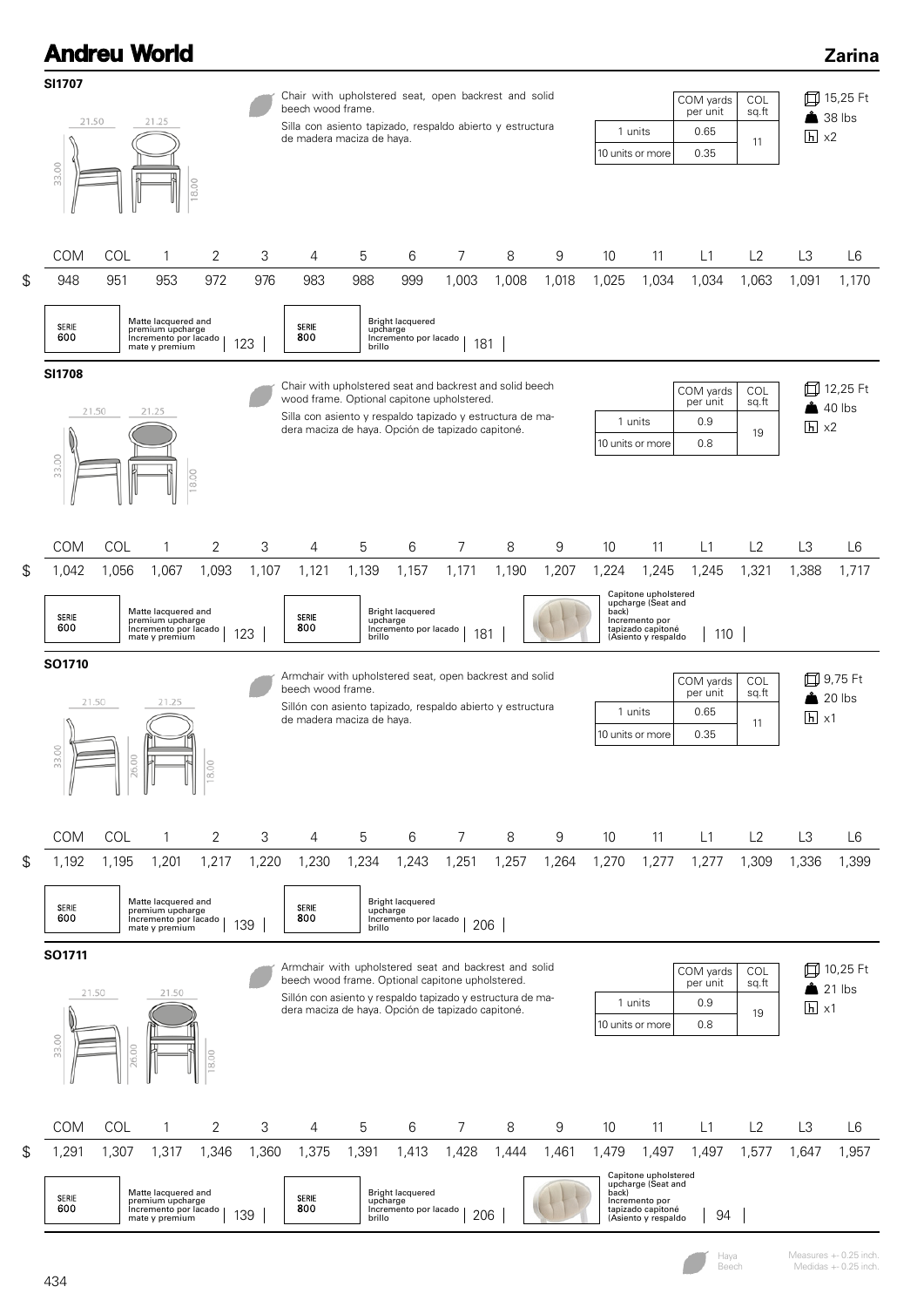

Haya Beech

Measures +- 0.25 inch. Medidas  $+-0.25$  inch.